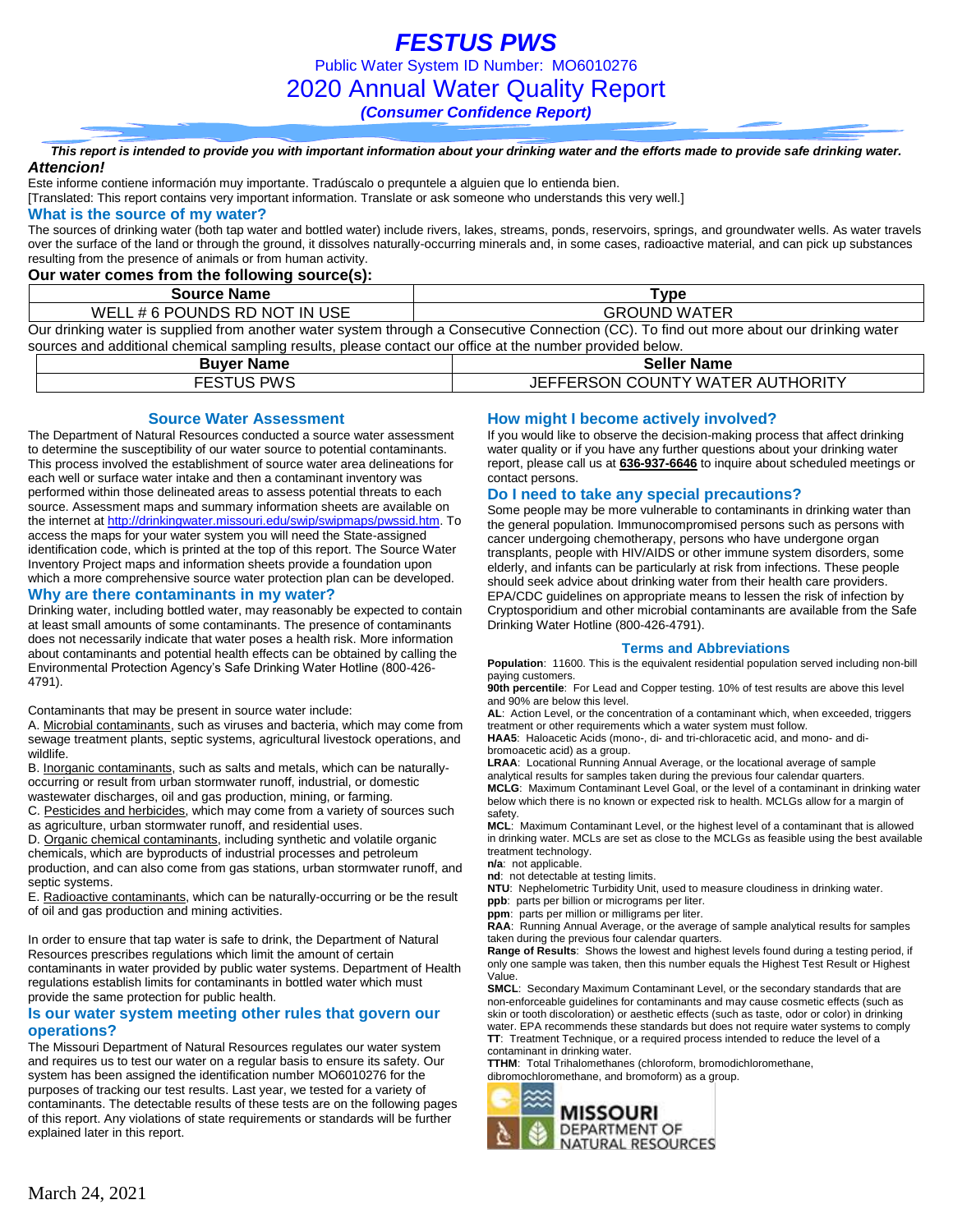# *FESTUS PWS*

Public Water System ID Number: MO6010276

2020 Annual Water Quality Report

*(Consumer Confidence Report)*

# *Contaminants Report*

FESTUS PWS will provide a printed hard copy of the CCR upon request. To request a copy of this report to be mailed,

please call us at **636-937-6646***.* The CCR can also be found on the internet at www.dnr.mo.gov/ccr/MO6010276.pdf.

*The state has reduced monitoring requirements for certain contaminants to less often than once per year because the concentrations of these contaminants are not expected to vary significantly from year to year. Records with a sample year more than one year old are still considered representative. No data older than 5 years need be included. If more than one sample is collected during the monitoring period, the Range of Sampled Results will show the lowest and highest tested results. The Highest Test Result, Highest LRAA, or Highest Value must be below the maximum contaminant level (MCL) or the contaminant has exceeded the level of health based standards and a violation is issued to the water system.* 

## *Regulated Contaminants*

| <b>Disinfection</b><br><b>Byproducts</b> | <b>Sample Point</b> | <b>Monitoring</b><br><b>Period</b> | <b>Highest</b><br>LRAA | <b>Range of Sampled</b><br><b>Result(s)</b><br>$(low - high)$ | Unit | <b>MCL</b> | <b>MCLG</b> | <b>Typical Source</b>                    |
|------------------------------------------|---------------------|------------------------------------|------------------------|---------------------------------------------------------------|------|------------|-------------|------------------------------------------|
| (HAA5)                                   | DBPDUAL-01          | 2020                               | 30                     | $15.3 - 43.5$                                                 | ppb  | 60         |             | Byproduct of drinking water disinfection |
| (HAA5)                                   | DBPDUAL-02          | 2020                               | 31                     | $13.8 - 53.3$                                                 | ppb  | 60         |             | Byproduct of drinking water disinfection |
| TTHM                                     | DBPDUAL-01          | 2020                               | 52                     | $36 - 51.1$                                                   | ppb  | 80         |             | Byproduct of drinking water disinfection |
| TTHM                                     | DBPDUAL-02          | 2020                               | 62                     | $37.6 - 50.1$                                                 | ppb  | 80         |             | Byproduct of drinking water disinfection |

| Lead and<br>Copper | <b>Date</b> | 90th Percentile: 90%<br>of your water utility<br>levels were less than | <b>Range of Sampled</b><br>Results<br>$(low - high)$ | <b>Unit</b> | AL  | <b>Sites</b><br><b>Over AL</b> | <b>Typical Source</b>                   |
|--------------------|-------------|------------------------------------------------------------------------|------------------------------------------------------|-------------|-----|--------------------------------|-----------------------------------------|
| COPPER             | 2017 - 2019 | 0.0381                                                                 | 0.00445 - 0.0858                                     | ppm         | '.3 |                                | Corrosion of household plumbing systems |

| <b>Unregulated Contaminant Monitoring Rule</b><br>(UCMR) | <b>Collection</b><br>Date of HV | <b>Highest Value (HV)</b> | <b>Range of Sampled Result(s)</b> | <b>Unit</b> |
|----------------------------------------------------------|---------------------------------|---------------------------|-----------------------------------|-------------|
| HAA5                                                     | 08/27/19                        | 25.5                      | $10.2 - 25.5$                     | ppp         |
| HAA6Br                                                   | 08/27/19                        | 15.3                      | $6.89 - 15.3$                     | ppb         |
| HAA9                                                     | 08/27/19                        | 38.2                      | 15.89 - 38.2                      | ppb         |
| Manganese                                                | 06/05/19                        | 0.63                      | $0.42 - 0.63$                     | ppb         |

## *Violations and Health Effects Information*

| Durina<br>a the 2020 $\,$<br>2020 calendar vear.<br>' ∨iolation(s)∶<br>, we had the below noted<br><sup>t</sup> drinking water regulations.<br>∩t |         |           |  |  |  |  |  |
|---------------------------------------------------------------------------------------------------------------------------------------------------|---------|-----------|--|--|--|--|--|
| <b>Compliance Period</b>                                                                                                                          | Analvte | <b>VD</b> |  |  |  |  |  |
| Calendar Year of 2020<br>$\cdots$<br>/iolations Occurred in the 0<br><b>10</b><br>. $1/n$<br>мu                                                   |         |           |  |  |  |  |  |

### **Special Lead and Copper Notice:**

If present, elevated levels of lead can cause serious health problems, especially for pregnant women and young children. Lead in drinking water is primarily from materials and components associated with service lines and home plumbing. FESTUS PWS is responsible for providing high quality drinking water, but cannot control the variety of materials used in plumbing components. When your water has been sitting for several hours, you can minimize the potential for lead exposure by flushing your tap for 30 seconds to 2 minutes before using water for drinking or cooking. If you are concerned about lead in your water, you may wish to have your water tested. Information on lead in drinking water, testing methods, and steps you can take to minimize exposure is available from the Safe Drinking Water Hotline (800-426-4791) or at [http://water.epa.gov/drink/info/lead/index.cfm.](http://water.epa.gov/drink/info/lead/index.cfm)

All contaminant sample results from past and present compliance monitoring are available online at the Missouri DNR Drinking Water Watch website at [www.dnr.mo.gov/DWW/.](http://www.dnr.mo.gov/DWW/) To see the Lead and Copper results, enter your water system's name in the box titled Water System Name, then select Find Water Systems at the bottom of the page. On the next screen, click on the Water System Number. At the top of the next page, under the Help column, click on Other Chemical Results by Analyte. Scroll down to Lead and click the blue Analyte Code (1030). A Sample Collection Date range may need to be entered. The Lead and Copper locations will be displayed under the heading Sample Comments. Scroll to find your location and click on the Sample No. for results. If you assisted the water system in taking a Lead and Copper sample but cannot find your location on the list, please contact FESTUS PWS for your results.

### *Reseller Contaminants*

| <b>Regulated</b><br><b>Contaminants</b> | <b>Collection</b><br><b>Date</b> | <b>Water System</b>                        | <b>Highest</b><br><b>Sample</b><br><b>Result</b> | <b>Range of</b><br><b>Sampled</b><br><b>Result(s)</b><br>$(low - high)$ | <b>Unit</b> | <b>MCL</b> | <b>MCLG</b> | <b>Typical Source</b>                                                                                |
|-----------------------------------------|----------------------------------|--------------------------------------------|--------------------------------------------------|-------------------------------------------------------------------------|-------------|------------|-------------|------------------------------------------------------------------------------------------------------|
| <b>BARIUM</b>                           | 9/28/2020                        | JEFFERSON COUNTY<br><b>WATER AUTHORITY</b> | 0.0212                                           | 0.0212                                                                  | ppm         |            |             | Discharge of drilling wastes;<br>Discharge from metal refineries;<br>Erosion of natural deposits     |
| <b>FLUORIDE</b>                         | 9/28/2020                        | JEFFERSON COUNTY<br><b>WATER AUTHORITY</b> | 0.68                                             | 0.68                                                                    | ppm         | 4          | 4           | Natural deposits; Water additive<br>which promotes strong teeth                                      |
| NITRATE-NITRITE                         | 9/28/2020                        | JEFFERSON COUNTY<br><b>WATER AUTHORITY</b> | 0.243                                            | 0.243                                                                   | ppm         | 10         | 10          | Runoff from fertilizer use;<br>Leaching from septic tanks,<br>sewage; Erosion of natural<br>deposits |

| <b>Disinfection</b><br><b>Byproducts</b> | <b>Monitoring</b><br><b>Period</b> | <b>Water System</b>                               | <b>Highest</b><br>∟RAA | Range of<br><b>Sampled</b><br><b>Result(s)</b><br>$(low - high)$ | Unit | <b>MCL</b> | <b>MCLG</b> | <b>Typical Source</b>                       |
|------------------------------------------|------------------------------------|---------------------------------------------------|------------------------|------------------------------------------------------------------|------|------------|-------------|---------------------------------------------|
| (HAA5)                                   | 2020                               | <b>JEFFERSON COUNTY</b>                           | 24                     | $13.7 - 38.4$                                                    | ppb  | 60         |             | Byproduct of drinking water                 |
|                                          |                                    | <b>WATER AUTHORITY</b>                            |                        |                                                                  |      |            |             | disinfection                                |
| TTHM                                     | 2020                               | <b>JEFFERSON COUNTY</b><br><b>WATER AUTHORITY</b> | 49                     | $32.9 - 52$                                                      | ppb  | 80         | 0           | Byproduct of drinking water<br>disinfection |